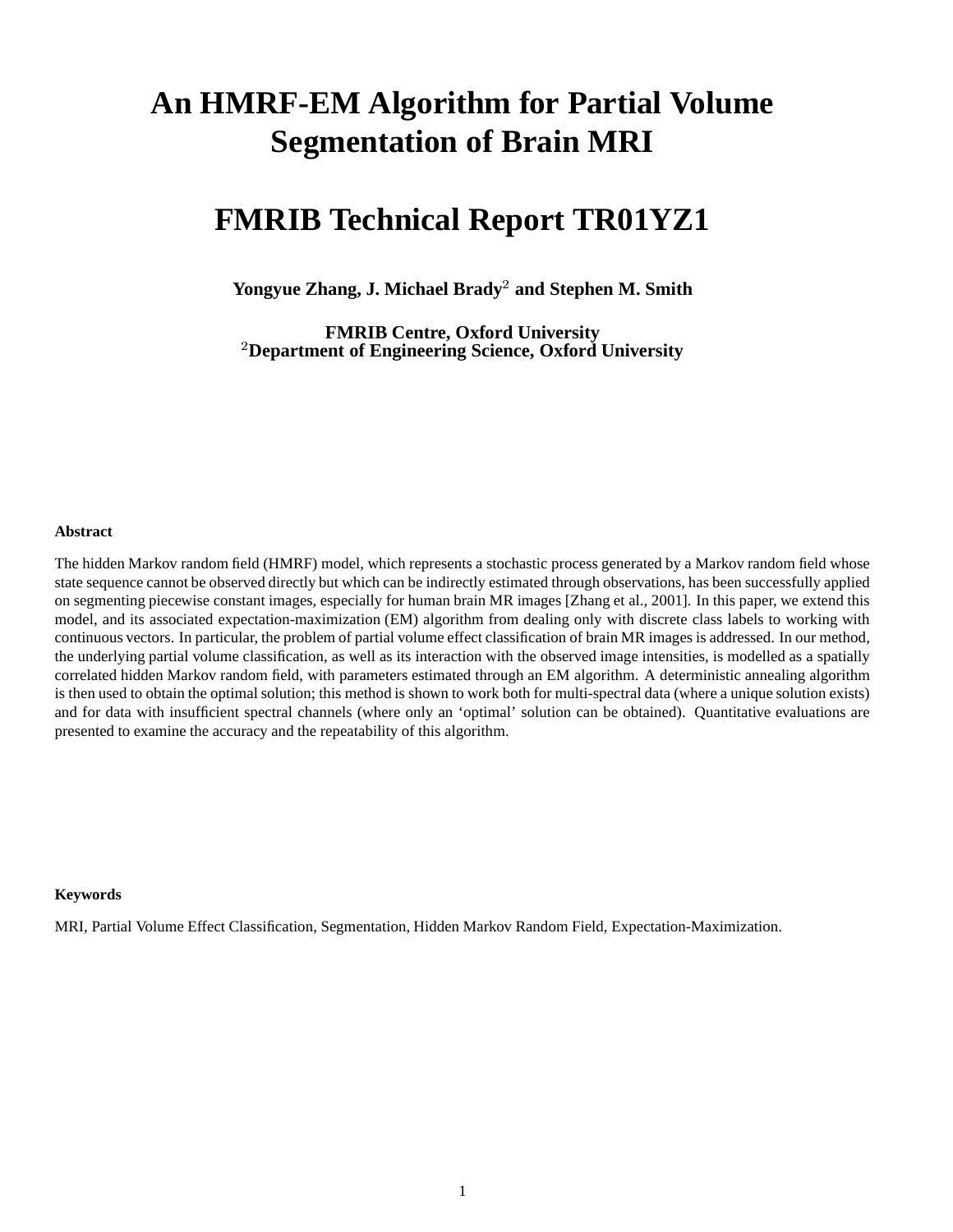# **1 Introduction**

A voxel in an MR image may 'contain' a single type of tissue or a combination of different types; this is known as the *partial volume effect* (PVE). A voxel-level 'hard' segmentation does not model the tissue distribution inside a voxel; instead, a sub-voxel classification scheme is required for detailed modelling of such data.

Intuitively, because the partial volume effect is caused by the limited spatial resolution of MRI, it should only appear at boundaries of different tissue types, and have a maximum influence width of 1 or 2 voxels across the boundaries. In practice, however, the PVE affects a much wider area. The reason lies in the blurring effect of the imaging process, which has a diffuse point spread function, effectively mixing the intensity of each voxel with many of its neighbours. Together with the PVE at tissue boundaries, the blurring effect, depending on its strength and the imaging quality, makes the mixing effect of intensities from different tissue types appear in a wider area of the image.

Given the observed image, the objective of PVE classification is to estimate, for each partial volume voxel, the proportion of each tissue type, i.e., form a partial volume vector, with each element being a 'fraction' of a specific tissue type and having a sum of 1. For consistency, we can also consider pure-tissue voxels to be special cases of partial volume voxels in the sense they have a partial volume vector that has only one non-zero member.

Depending on the assumption of the possible number of tissue types seen in a partial volume voxel, currently available approaches to PVE estimation can be grouped into two categories: the two-tissue mixing model and the multi-tissue mixing model.

A two-tissue mixing model was proposed by Santago and Gage [Gage et al., 1992, Santago and Gage, 1993]. It is assumed that every voxel is either a pure-tissue voxel or a PVE voxel of a mixture of two tissue types. Accordingly, they proposed a six-class model, representing the three primary tissue (pure-tissue) types GM, WM and CSF, and the three two-tissue classes GW (GM+WM), CG (CSF+GM) and CW (CSF+WM). It is also assumed that the three primary tissue classes are all normally distributed with classdependent means but the same standard deviation. For a given PVE voxel, its two underlying tissue types,  $a$  and  $b$  for example, have the fractions of  $\alpha$  and  $1-\alpha$  respectively,  $\alpha$  being a uniformly distributed random variable, so that given  $\alpha$  the intensity also follows a Gaussian distribution with mean  $\alpha\mu_a + (1-\alpha)\mu_b$  and standard deviation of  $\sigma$ . Thus, the intensity distribution of the image can be written as

$$
p(y) = \sum_t p(y|t) \omega_t,
$$

where  $t$  is one of the six tissue types. The parameter set for this model includes the means of each primary tissue type, the standard deviation of the noise and the six mixing parameters  $\omega_t$ . Since the model does not use any spatial information, the estimation of those parameters was carried out via least-squares fitting of the density function to the image histogram using a tree annealing scheme. Once the model is fitted, a labelling of the image with regard to each voxel's tissue type (one of the six classes), as well as the quantification of each primary tissue type can easily be derived. However, this model is not able to provide information about the proportion of each tissue type within a specific voxel, and consequently it is not able to solve the problem of PVE classification. Moreover, ambiguity exists for voxels having intensities close to the mean of the intermediate primary class, GM for T1-weighted images for example, since it is impossible to know whether they are GM voxels or mixtures of CSF and WM. The advantage of this approach is that it works for single-spectral MR images.

A multi-spectral model that enables partial volume classification was proposed by Choi *et al.* [Choi et al., 1991], and referred to as the 'mixel' model. It is assumed that all voxels are PVE ones. Given the true partial volume vector (mixel)  $\vec{z}_i$  at pixel i, the observed intensity  $\vec{y}_i$  follows a multi-dimensional Gaussian distribution with mean

$$
\mathbf{E}_{i} = \sum_{\ell \in \mathcal{L}} \vec{z}_{i\ell} \mu_{\ell} = \mu^{T} \vec{z}_{i}
$$
 (1)

and covariance matrix  $\Psi$ , where  $\mu$  is a  $k \times m$  matrix with each row being the mean vector of the corresponding tissue type and  $m$  being the number of spectral channels. It is assumed that the biological variations in intensity are negligible and the observed variation arises from the noise only. Thus the intensity distribution at pixel i, given the true mixel  $\vec{z_i}$ , can be written as follows:

$$
p(\vec{y}_i|\vec{z}_i) = g(\vec{y}_i; \mathbf{E}_i, \Psi). \tag{2}
$$

An MRF prior model is used to impose contextual constraints and the voxel-by-voxel estimates of  $\vec{z}_i$  are found through an MAP approach:

$$
\vec{\tilde{z}}_i = \arg \max_{\vec{z}_i} \{ P(\vec{y}_i | \vec{z}_i) P(\vec{z}_i | \vec{z}_{\mathcal{N}_i}) \} \tag{3}
$$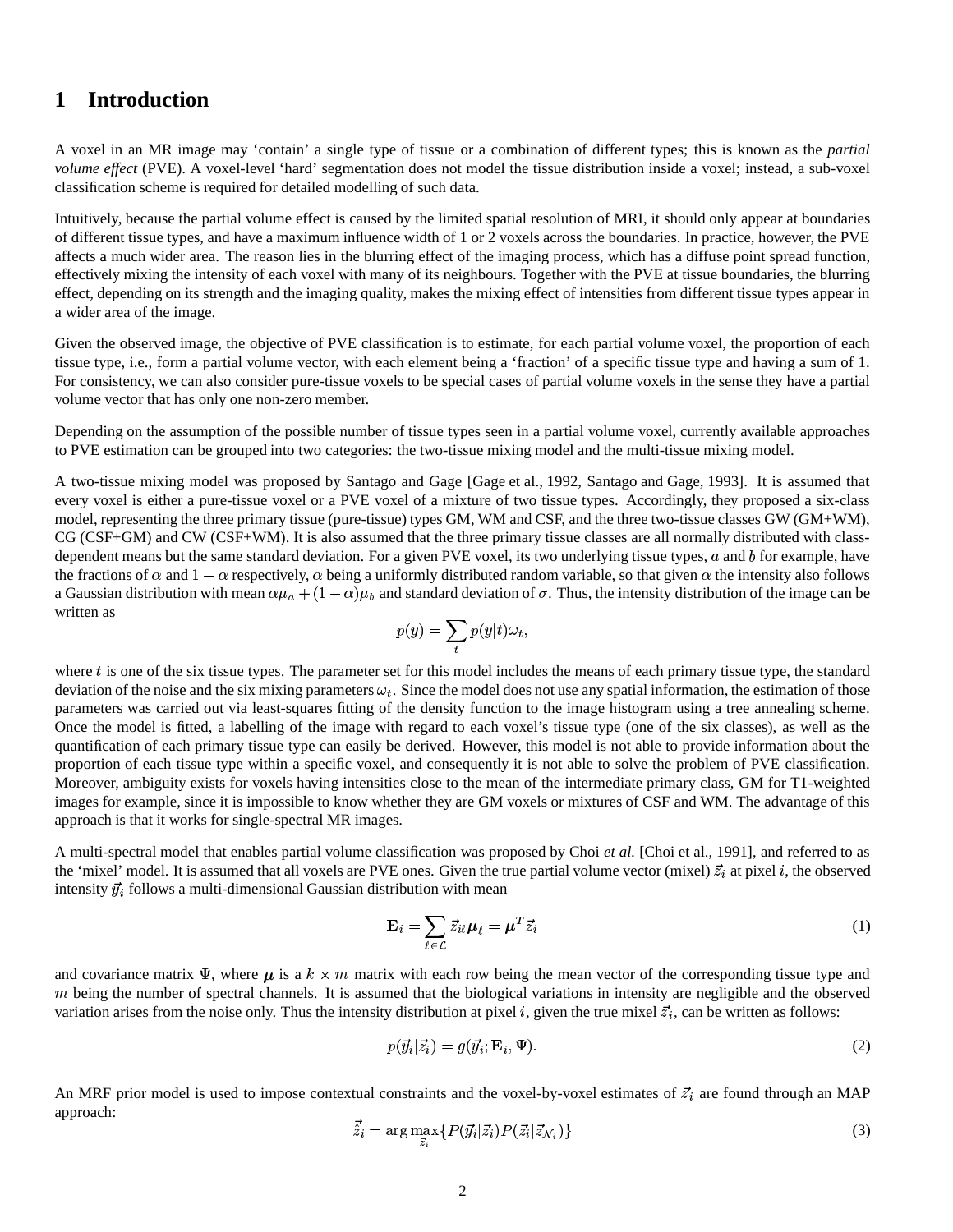subject to  $\sum_{\ell \in \mathcal{L}} \vec{z}_{i\ell} = 1$  and  $0 \leq \vec{z}_{i\ell} \leq 1, \ell \in \mathcal{L}$ . This minimization problem can be further written as a minimization of the quadratic form

$$
\frac{1}{2}(\vec{z}_i^TQ\vec{z}_i+\vec{b}^T\vec{z}_i+\vec{z}_i^T\vec{c}+\vec{d})
$$

where  $Q = \mu \Psi^{-1} \mu^{T}$  is a  $k \times k$  matrix. A sufficient condition for this minimization to have a unique solution is that the rank of matrix Q should be at least the same as the number of unknowns in  $\vec{z_i}$ , which is  $k-1$ . Because it is only if  $\mu$  has a rank of  $k-1$ that Q has the rank of  $k-1$ , it is equivalent to say that the sufficient condition for this minimization to have a unique solution is that  $m \geq k-1$ . Give this sufficient condition, the estimation of the mean vector  $\mu$  is achieved iteratively using a least-squares fitting by solving the following linear equation:

$$
\vec{y} \cong \hat{\boldsymbol{\mu}} \hat{z},
$$

so that

$$
\hat{\boldsymbol{\mu}} = (\vec{\hat{z}}^T \vec{\hat{z}})^{-1} \vec{\hat{z}}^T \vec{y}.
$$

Once a new estimate of  $\hat{\mu}$  is obtained, it will be used in Equation 3 to get the next estimate  $\hat{z}_i$  for each voxel and such an iterative process continues until convergence. The covariance matrix of the noise, as well as the initial mean vector of each tissue type, is estimated from the training data obtained manually by operators.

This approach has established a solid computational framework for PVE classification for multi-tissue and multi-spectral MR data. There are only a few drawbacks. First, the least-square estimation of the mean matrix may be difficult to solve given the size of the equation and the presence of noise. Second, the assumption of an equal covariance matrix for all classes may not be valid given that some tissue types, such as CSF, normally have much larger variations than others. Finally, this method can only be used for multi-spectral data sets which are not always available.

There are other methods dealing with PVE quantification or classification problems but most of them are similar to the two approaches mentioned above [Santago and Gage, 1995, Jaggi et al., 1998, Pham and Prince, 1998, Ruan et al., 2000]. In this paper, we extend the our previously proposed HMRF-EM framework [Zhang et al., 2001] in such a way that the hidden entities are no longer discrete labels but continuous vectors that describe the sub-voxel-level proportions of each tissue class. Applying this new framework we are able to achieve classification with sub-voxel accuracy.

# **2 An HMRF Model for Partial Volume Effect**

The PVE classification problem differs from the tissue segmentation problem in that, in the former a continuous vector is assigned to each voxel, while in the latter, a discrete label is assigned to each voxel. Apart from that, however, these two problems are similar. In this sense, the hidden Markov random field model we have derived previously is also applicable to the PVE classification problem but with the hidden random field being a set of continuous vectors instead of discrete labels. For consistency we assume the data is multi-spectral, but the model is also valid for single-spectral data with slight changes in the functional form of the Gaussian.

#### **2.1 Notation and Assumptions**

Let  $S = \{1, 2, \dots, N\}$  be the set of indices, Y and Z be two multi-dimensional random fields indexed by S. We assume that  $\forall i \in S$ ,  $\boldsymbol{Y}_i$  is a m-dimensional random vector and  $\boldsymbol{Z}_i$  a k-dimensional random vector satisfying

$$
\sum_{\ell \in \mathcal{L}} Z_{i\ell} = 1 \text{ and } 0 \le \vec{Z}_{i\ell} \le 1, \ \ell \in \mathcal{L}, \tag{4}
$$

where  $\mathcal{L} = \{1, \dots, k\}$  is  $, \cdots, k$  is the set of labels.

Let y be a configuration of Y and  $\mathcal Y$  be the set of all possible configurations so that

$$
\mathcal{Y} = \{\mathbf{y} = (\vec{y}_1, \cdots, \vec{y}_N)\}.
$$

Similarly, let  $z$  denote a configuration of  $Z$  and  $\mathcal Z$  be the set of all possible configurations so that

$$
\mathcal{Z} = \{ \mathbf{z} = (\vec{z}_1, \cdots, \vec{z}_N) \}.
$$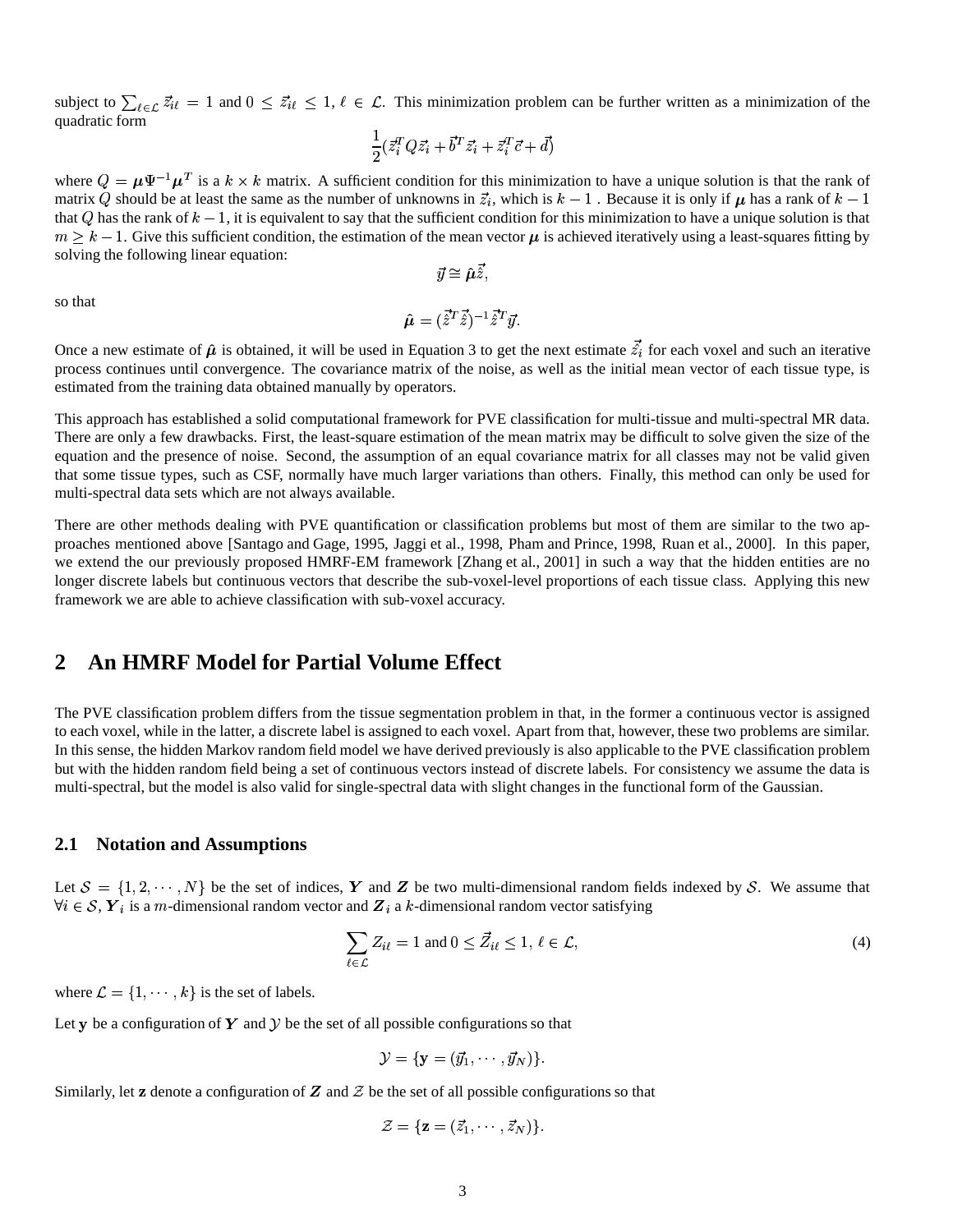Furthermore, it is assumed that given the value of  $Z_i = \vec{z_i}$  at i,  $Y_i = \vec{y_i}$  follows an *m*-dimensional Gaussian distribution with mean  $\Sigma_i$  and covariance matrix  $\Psi_i$ , which are defined as follows:

$$
\Sigma_i = \sum_{\ell \in \mathcal{L}} z_{i\ell} \mu_\ell = \mu^T \vec{z}_i \tag{5}
$$

where  $\mu$  is a  $k \times m$  matrix and  $\mu_i$  is an m-dimensional vector.  $\mu$  is referred to as the mean matrix and  $\mu_i$  the mean vector of class  $\ell$ . The covariance matrix at pixel  $i$  is defined as

$$
\Psi_i = \sum_{\ell \in \mathcal{L}} z_{i\ell}^2 \psi_\ell,\tag{6}
$$

where  $\psi_{\ell}$  is the  $m \times m$  covariance matrix for class  $\ell$ .

We can write the probability distribution of  $\vec{y}_i$ , given  $\vec{z}_i$ , as

$$
p(\vec{y}_i|\vec{z}_i) = g(\vec{y}_i; \Sigma_i, \Psi_i)
$$
  
=  $(2\pi)^{-m/2} |\Psi_i|^{-1/2}$   

$$
\exp\left(-\frac{1}{2}(\vec{y}_i - \Sigma_i)^T \Psi_i^{-1} (\vec{y}_i - \Sigma_i)\right).
$$
 (7)

With respect to our particular problem of image PVE classification, y corresponds to a particular m-spectral image and z its PVE classification. Thus, each row of the mean matrix  $\mu$  actually represents the mean of a primary tissue type.

### **2.2 Gaussian Hidden Markov Random Field Model**

Applying the above to the hidden Markov random field model, we obtain

#### **Hidden Random Field (MRF)**

The underlying random field  $\bm{Z}=\{\vec{Z}_i,i\in\mathcal{S}\}$  is modelled as a multivariate MRF with probability distribution

$$
P(\mathbf{z}) = \frac{1}{M} \exp \{-\beta U(\mathbf{z})\},\tag{8}
$$

where M is a normalizing factor,  $\beta$  is the neighbourhood parameter and

$$
U(\mathbf{z}) = \sum_{c \in \mathcal{C}} V_c(\mathbf{z}).
$$
\n(9)

The clique potential function  $V_c$  is determined by the distance measure:

$$
V_c(\vec{z}_i, \vec{z}_j) = ||\vec{z}_i - \vec{z}_j||^2
$$
\n(10)

#### **Observable Random Field**

The observed random field  $Y = \{\vec{Y}_i, i \in S\}$  is also multivariate. Given any particular configuration z, every  $\vec{Y}_i$  follows a multi-dimensional Gaussian distribution  $p(\vec{y}_i | \vec{z}_i) = g(\vec{y}_i; \theta_i)$ , where  $\theta_i$  is the parameter set.

#### **Conditional Independence**

For any **z**, the random variables  $Y_i$  are conditional independent:

$$
P(\mathbf{y}|z) = \prod_{i \in \mathcal{S}} P(\vec{y}_i | \vec{z}_i).
$$

According to the local characteristics of MRFs, the joint probability of any pair of  $(\vec{Z}_i, \vec{Y}_i)$ , given  $\vec{Z}_i$ 's neighbourhood configuration  $Z_{\mathcal{N}_i},$  is:

$$
P(\vec{y_i},\vec{z_i}|\vec{z}_{\mathcal{N}_i})=P(\vec{y_i}|\vec{z_i})P(\vec{z_i}|\vec{z}_{\mathcal{N}_i}).
$$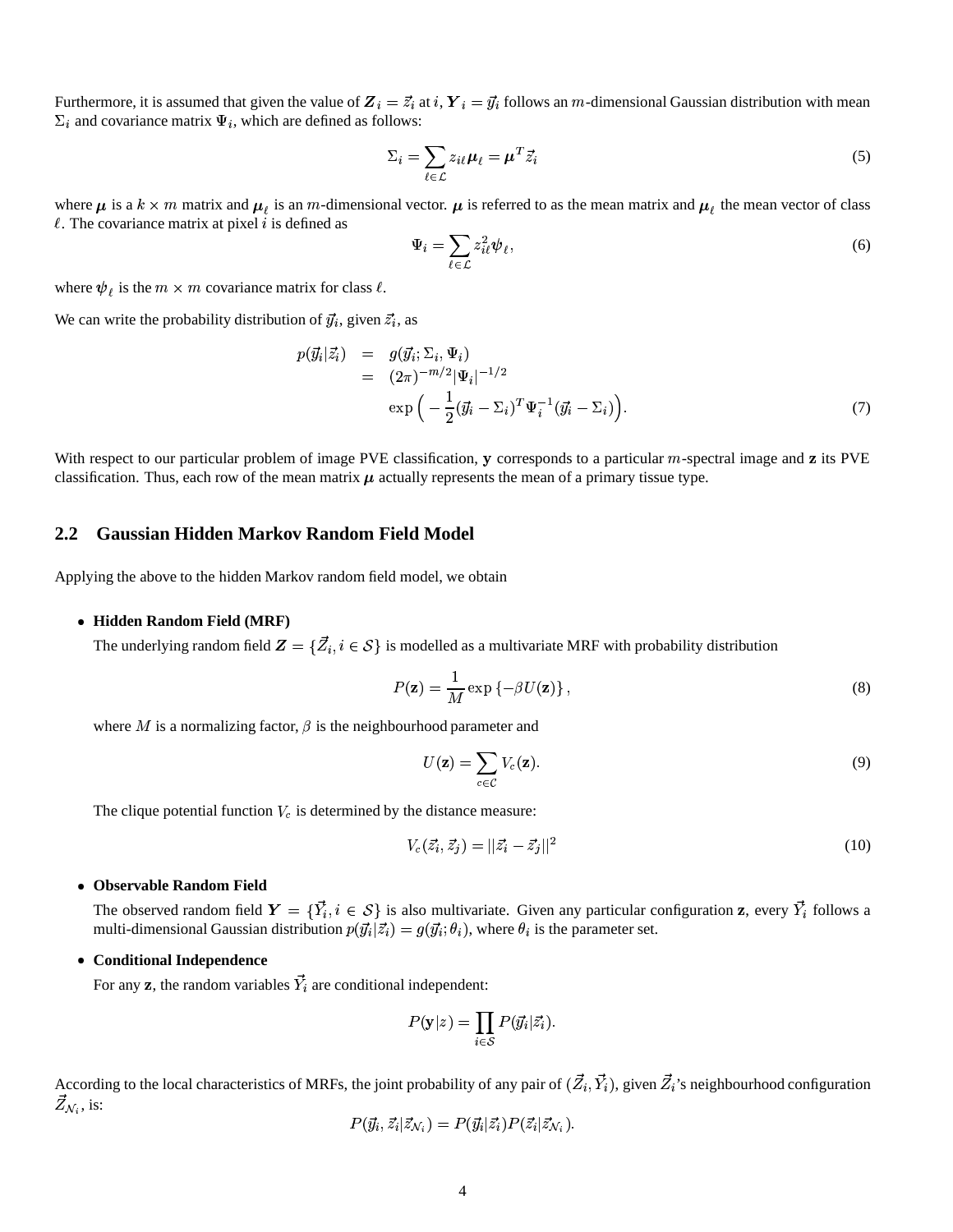Thus, we can compute the marginal probability distribution of  $Y_i$ , depending on the parameter set  $\theta$  and  $Z_{N_i}$ ,

 $\overline{\mathbf{r}}$ 

$$
p(\vec{y}_i|\vec{z}_{\mathcal{N}_i},\theta_i) = \int_{\vec{z}} p(\vec{y}_i,\vec{z}_i|\vec{z}_{\mathcal{N}_i},\theta_i) d\vec{z}
$$
  

$$
= \int_{\vec{z}} g(\vec{y}_i;\theta_i) p(\vec{z}_i|\vec{z}_{\mathcal{N}_i}) d\vec{z}.
$$
 (11)

This is the GHMRF distribution for the PVE.

## **3 An HMRF-EM Framework for Partial Volume Effect Classification**

The partial volume classification problem we deal with involves assigning to each voxel i a mixel  $\vec{z}_i$ , which is a continuous vector containing a proportion for each tissue type, so that  $\vec{z}_i = [z_{i1}, \cdots, z_{ik}]^T$ , with k being the number of classes, and  $\sum_i \vec{z}_{i\ell} = 1$ for all  $i \in S$ . The image is indexed by a two- or three-dimensional lattice S and characterized by grey-level intensities  $\vec{y}_i$  =  $[y_{i1}, \dots, y_{im}]^T$ , with m being the number of spectral channels. A particular PVE classification of the image is denoted by **z**.

It is assumed that each of the k classes of the image follows an m-dimensional Gaussian distribution with mean  $\mu_{\ell}$  and covariance matrix  $\psi_i$ . Thus the mixture of different tissue types in one voxel, given the mixing proportion of each tissue type, makes the intensity distribution of that voxel an  $m$ -dimensional Gaussian as well. It is also desirable that the underlying mixels vary smoothly across the image. Combining all this information, we can naturally apply the HMRF model we derived in the previous section to the intensity distribution of the image, with respect to the underlying PVE classification.

#### **3.1 MRF-MAP Objective Function**

We seek a PVE classification  $\hat{z}$  of an image, which is an estimate of the true classification  $z^*$ , according to the MAP criterion,

$$
\hat{\mathbf{z}} = \arg\max_{\mathbf{z}} \{ P(\mathbf{y}|z)P(\mathbf{z}) \} = \arg\min_{\mathbf{z}} \{ U(\mathbf{y}|z) + U(\mathbf{z}) \},
$$

where the prior energy function  $U(z)$  is defined by Equation (9) and the likelihood energy is given by

$$
U(\mathbf{y}|z) = \sum_{i \in S} \left[ \frac{1}{2} (\vec{y}_i - \Sigma_i)^T \Psi_i^{-1} (\vec{y}_i - \Sigma_i) + \log(\sqrt{|\Psi_i|}) \right],\tag{12}
$$

where  $\Sigma_i$  and  $\Psi_i$  are defined by Equation (5) and (6) respectively.

Thus the final objective function for estimating an optimal PVE classification is given by

$$
\hat{\mathbf{z}} = \arg \min_{\mathbf{z}} \sum_{i \in S} \left[ \frac{1}{2} (\vec{y}_i - \Sigma_i)^T \Psi_i^{-1} (\vec{y}_i - \Sigma_i) + \log(\sqrt{|\Psi_i|}) + \beta \sum_{j \in \mathcal{N}_i} ||\vec{z}_i - \vec{z}_j||^2 \right].
$$
\n(13)

#### **3.2 Minimization through Deterministic Sampling**

Given that the state space of mixels  $\vec{z}_i$  is an infinite vector space, the minimization of Equation (13) is much more difficult than the minimization of the energy function for the problem of discrete segmentation that we have discussed previously, which only involves a finite scalar state space. Therefore, finding a global minimum for a PVE classification would be more infeasible than that for a segmentation. For this reason, we apply the similar 'greedy' strategy as used by the *Iterated Conditional Modes* (ICM) algorithm [Besag, 1986]; that is, to minimize the locally dependent energy function voxel-by-voxel:

$$
\begin{split}\n\vec{z}_{i} &= \arg \min_{\vec{z}_{i}} \{ U(\vec{y}_{i}|\vec{z}_{i}) + U(\vec{z}_{i}|\vec{z}_{\mathcal{N}_{i}}) \} \\
&= \arg \min_{\vec{z}_{i}} \left[ \frac{1}{2} (\vec{y}_{i} - \Sigma_{i})^{T} \Psi_{i}^{-1} (\vec{y}_{i} - \Sigma_{i}) \right. \\
&\left. + \log(\sqrt{|\Psi_{i}|}) + \beta \sum_{j \in \mathcal{N}_{i}} ||\vec{z}_{i} - \vec{z}_{j}||^{2} \right].\n\end{split} \tag{14}
$$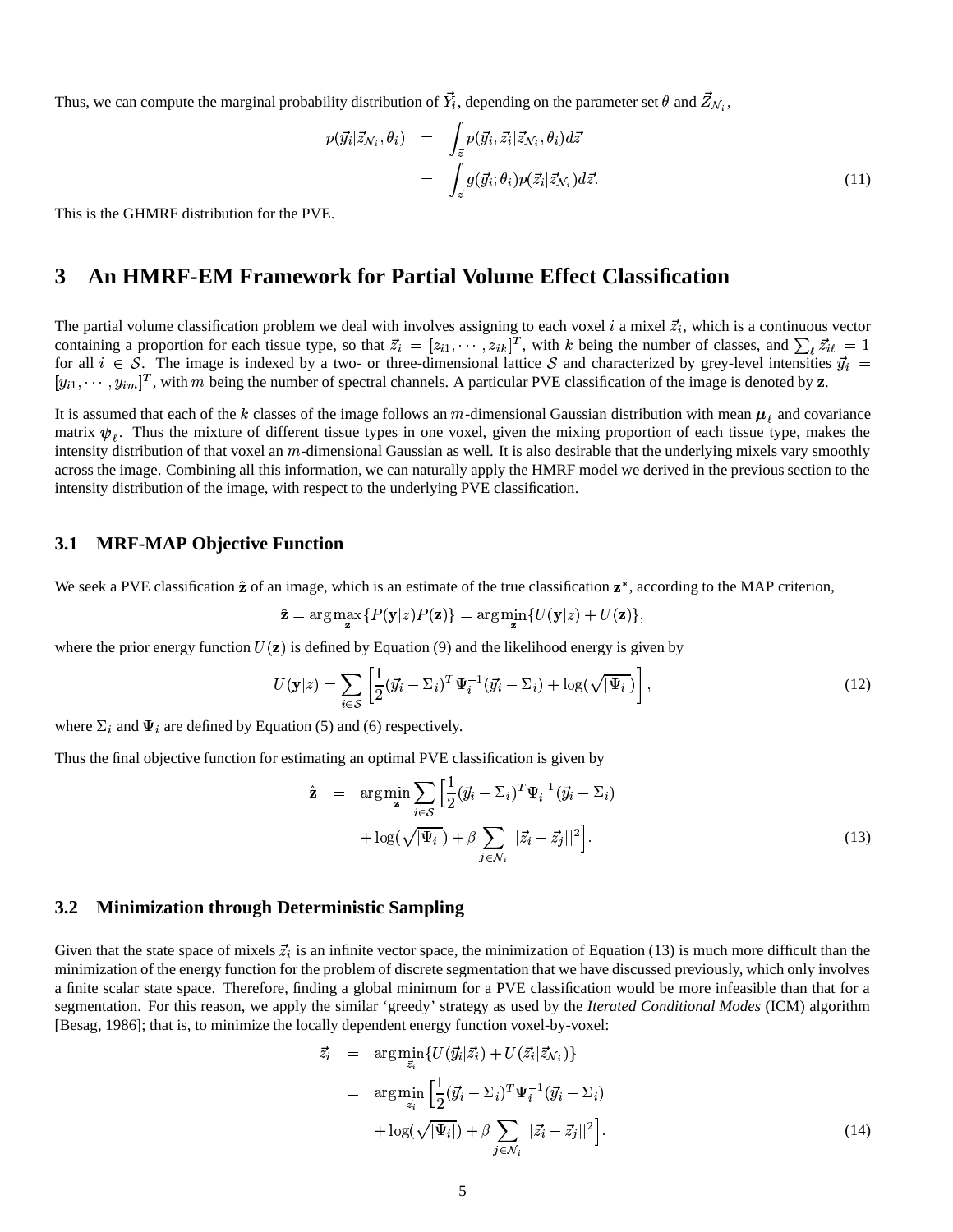Such a local minimization problem can be easily solved for discrete estimation problems, such as segmentation, where the number of possible solutions for each position is very limited so that the optimal one can be found by trying all of them and then choosing the one with the minimal energy. However, for PVE classification, where the number of possible solutions at each position is infinite, such an enumeration scheme is infeasible. Given the configuration of Equation (14), it is also very difficult or time-consuming to obtain a solution by any gradient descent method. Moreover, in order to have a unique solution for this equation, we must have a sufficient number of image channels ( $>$  number of classes - 2), which is not always available in practice.

To overcome all of these difficulties we have adopted a sampling method similar to the Metropolis algorithm. Unlike Metropolis sampling, which is a stochastic method because it may accept changes toward a higher energy state during the iterations, the sampling scheme we use is a deterministic one in the sense that only changesleading to a lower energy state can be accepted. More specifically, at each voxel we generate a random PVE vector that satisfies Equation (4), and compare the energy state calculated using Equation (14) with the previous energy of this voxel. Only if the new energy is lower than the previous one will we adopt the generated PVE vector. The advantage of such a scheme is that it will not lead to a worse solution in terms of the objective function, given any initial conditions, even with an insufficient number of image channels.

### **3.3 Model Fitting Using the EM Algorithm**

To further improve the accuracy of the classification scheme, we simultaneously estimate the involved model parameters during the iteration using the Expectation-Maximization (EM) algorithm, which is commonly used to solve the 'incomplete-data' problem [Dempster et al., 1977]. Under certain reasonable conditions, EM estimates converge locally to the ML estimates [Wu, 1983]. For the HMRF PVE model specified above, the underlying parameters are actually the mean vector and the covariance matrix of each primary tissue type  $\ell$ , that is  $\theta_\ell = \{\mu_\ell, \psi_\ell\}$ , since the parameters of each voxel are only combinations of them. To apply the EM algorithm, we first estimate the missing information  $\hat{z}$  given the current  $\theta$  estimate and then use it to form the complete data set  $\{y, \hat{z}\}$ ; the new  $\theta$  can then be estimated by maximizing the expectation of the complete-data log likelihood. Formally, the EM algorithm can be described as:

**Start** An initial estimate  $\theta^{(0)}$ .

**The E-step** Calculate the conditional expectation

$$
Q(\theta|\theta^{(t)}) = \mathcal{E}\left[\log P(\mathbf{y}, z|\theta)|\mathbf{y}, \theta^{(t)}\right].
$$
\n(15)

**The M-step** maximize  $Q(\theta | \theta^{(t)})$  to obtain the next estimate

$$
\theta^{(t+1)} = \arg \max_{\theta} Q(\theta | \theta^{(t)}). \tag{16}
$$

Let  $\theta^{(t+1)} \rightarrow \theta^{(t)}$  and repeat from the E-step.

More specifically, when applying the EM algorithm on the PVE HMRF model we can derive the  $Q$ -function as the following:

$$
Q = \mathcal{E} \Big\{ \log \big[ P(\mathbf{y}|z,\theta) P(\mathbf{z}|\theta) \big] | \mathbf{y}; \theta^{(t)} \Big\}
$$
  
\n
$$
= \mathcal{E} \Big\{ \big[ \log P(\mathbf{y}|z,\theta) + \log P(\mathbf{z}|\theta) \big] | \mathbf{y}; \theta^{(t)} \Big\}
$$
  
\n
$$
= \mathcal{E} \Big\{ \big[ \sum_{i \in S} \log P(\vec{y}_i | \vec{z}_i, \theta) + \log P(\mathbf{z}) \big] | \mathbf{y}; \theta^{(t)} \Big\}
$$
  
\n
$$
= \mathcal{E} \Big\{ \sum_{i \in S} \log P(\vec{y}_i | \vec{z}_i, \theta) | \mathbf{y}; \theta^{(t)} \Big\} + C
$$
  
\n
$$
= \sum_{i \in S} \int_{\vec{z}_i} \log P(\vec{y}_i | \vec{z}_i, \theta) P(\vec{z}_i | \mathbf{y}; \theta^{(t)}) + C \qquad (17)
$$

As Equation (17) involves an integration over all possible  $\vec{z}_i$ , it is difficult either to calculate or maximize with respect to  $\theta$ . For this reason, we have adopted a simplified approach in which we use the partial volume proportion of tissue type  $\ell$  at each voxel  $i$  to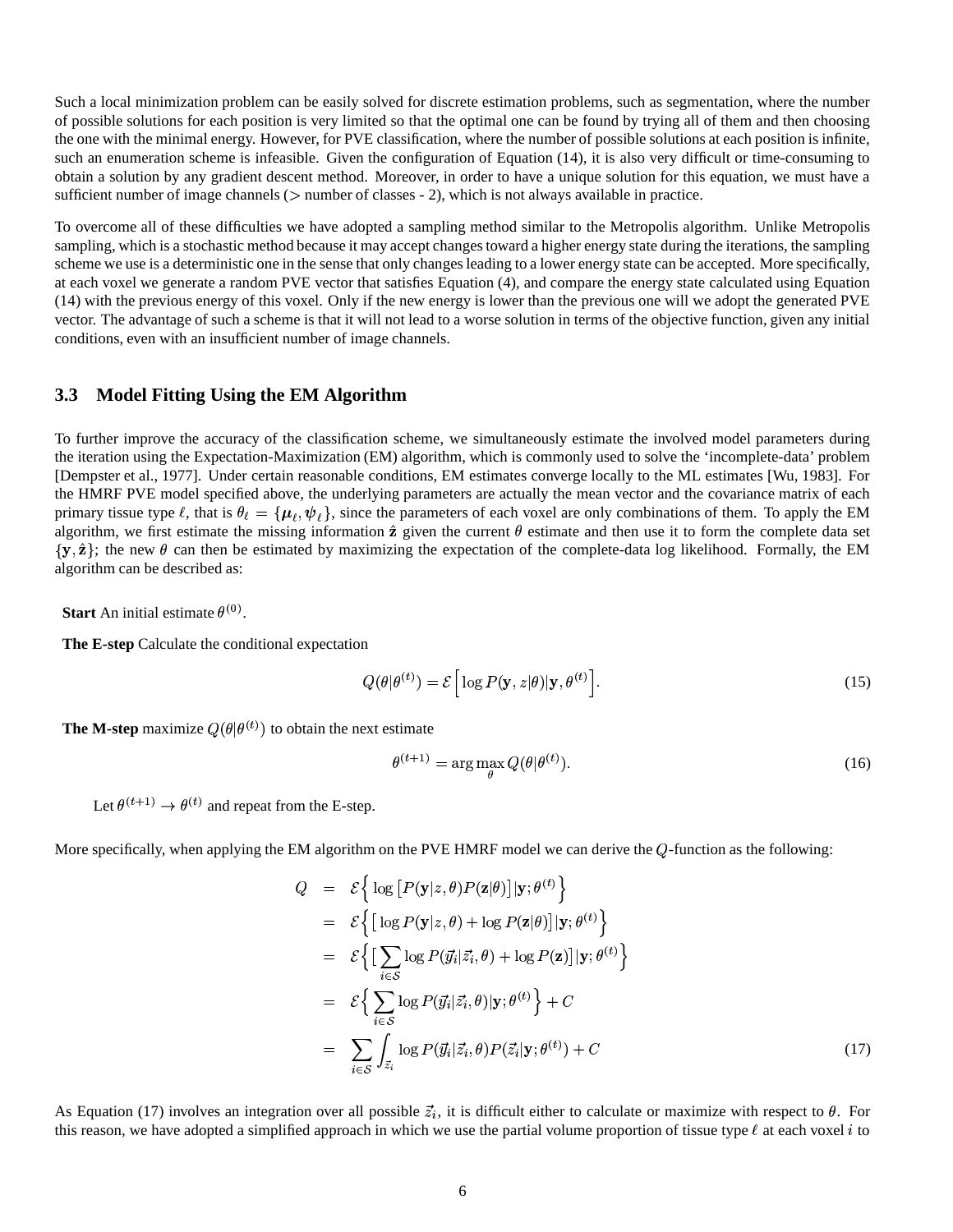approximate the posterior probability of this voxel discretely being classified as that tissue  $x_i = \ell$  given its neighbouring sites  $x_{\mathcal{N}_i}$ and its intensity  $\vec{y}_i$ ; that is, we have  $\forall \ell \in \mathcal{L}$ 

$$
P(x_i = \ell | \vec{y}_i, x_{\mathcal{N}_i}) \simeq z_{i\ell}.\tag{18}
$$

With this approximation, we then apply the EM algorithm for the discrete image segmentation, derived in [Zhang et al., 2001], to estimate the parameters. That is, we use an approximated  $Q$ -function:

$$
\hat{Q} = \sum_{i \in S} \sum_{x_i \in \mathcal{L}} \log P(\vec{y_i}|x_i, \theta) P(x_i|\mathbf{y}; \theta^{(t)}) + C,\tag{19}
$$

where  $x_i$  is the class label for pixel i and  $\mathcal L$  is the set of all possible labels.

Mathematically,

$$
P(x_i|\mathbf{y};\theta^{(t)}) = \frac{P(\mathbf{y}|x_i;\theta^{(t)})P(x_i)}{P(\mathbf{y})},
$$

which is expensive to calculate given all the conditions and assumptions. Therefore, we make the following approximation to make the calculation feasible:  $a(t)$   $\rightarrow$   $B(t)$  $a(t)$ 

$$
P(x_i|\mathbf{y};\theta^{(t)}) \approx P(x_i|\vec{y}_i, x_{\mathcal{N}_i};\theta^{(t)}),\tag{20}
$$

which is just the posterior probability of  $x_i$  given its neighbouring sites  $x_{\mathcal{N}_i}$  and  $\vec{y}_i$ . Such an approximation is justified because the influence of the intensities of the whole image on the label of the current pixel is embodied through the influence of its own intensity and its neighbours' labelling configuration. For simplicity, we write  $P(x_i = \ell | \vec{y_i}, x_{\mathcal{N}_i}; \theta^{(t)})$  as  $P^{(t)}(\ell | \vec{y_i})$ 

Substituting  $P(x_i|\mathbf{y};\theta^{(t)})$  in Equation (19) with the above approximation and using the approximation we have

$$
\hat{Q} = \sum_{i \in S} \sum_{\ell \in \mathcal{L}} P^{(t)}(\ell | \vec{y}_i) \cdot \log P(\vec{y}_i | \ell, \theta) + C
$$
\n
$$
= \sum_{i \in S} \sum_{\ell \in \mathcal{L}} -P^{(t)}(\ell | y_i) \frac{1}{2} \Big[ \log |\psi_{\ell}| +
$$
\n
$$
(\vec{y}_i - \mu_{\ell})^T \psi_{\ell}^{-1} (\vec{y}_i - \mu_{\ell}) + C' \Big] + C,
$$
\n(21)

where  $C'$  is another expression independent of  $\theta$ .

Applying the zero-gradient condition on the  $Q$ -function, which is effectively the M-step of the EM algorithm, we can obtain the following updating equations:

 $\mathbb{R}^2$ 

$$
\begin{array}{rcl}\n\boldsymbol{\mu}_{\ell}^{(t+1)} & = & \frac{\sum_{i \in \mathcal{S}} P^{(t)}(\ell | \vec{y}_i) \vec{y}_i}{\sum_{i \in \mathcal{S}} P^{(t)}(\ell | \vec{y}_i)} \\
\boldsymbol{\psi}_{\ell}^{(t+1)} & = & \frac{\sum_{i \in \mathcal{S}} P^{(t)}(\ell | \vec{y}_i) (\vec{y}_i - \boldsymbol{\mu}_{\ell}^{(t+1)}) (\vec{y}_i - \boldsymbol{\mu}_{\ell}^{(t+1)})^T}{\sum_{i \in \mathcal{S}} P^{(t)}(\ell | \vec{y}_i)},\n\end{array}
$$

where  $P^{(t)}(\ell|y_i)$  is given by the approximation defined in Equation (18). Thus we have a complete EM algorithm for our PVE HMRF model.

## **3.4 Initial Classification**

Since the minimization method we employ is a deterministic sampling scheme, we must have a fairly good initial classification in order to make the sampling iterations converge to a satisfactory configuration. Given that our HMRF-EM-based hard segmentation algorithm for brain MR images generally gives both a good image segmentation and well estimated parameters for each tissue type, it is natural to start the PVE classification with a hard segmentation and then use the likelihood probability of each voxel belonging to a specific tissue type as the initial PVE constituent of this tissue type within this voxel. Another advantage of this initialization is that the bias field can be removed before the PVE classification is carried out.

With this HMRF model-based PVE classification framework, we are able to achieve a robust and reliable classification given either single- or multi-channel MR data. Examples are shown in Figures 1 and 2.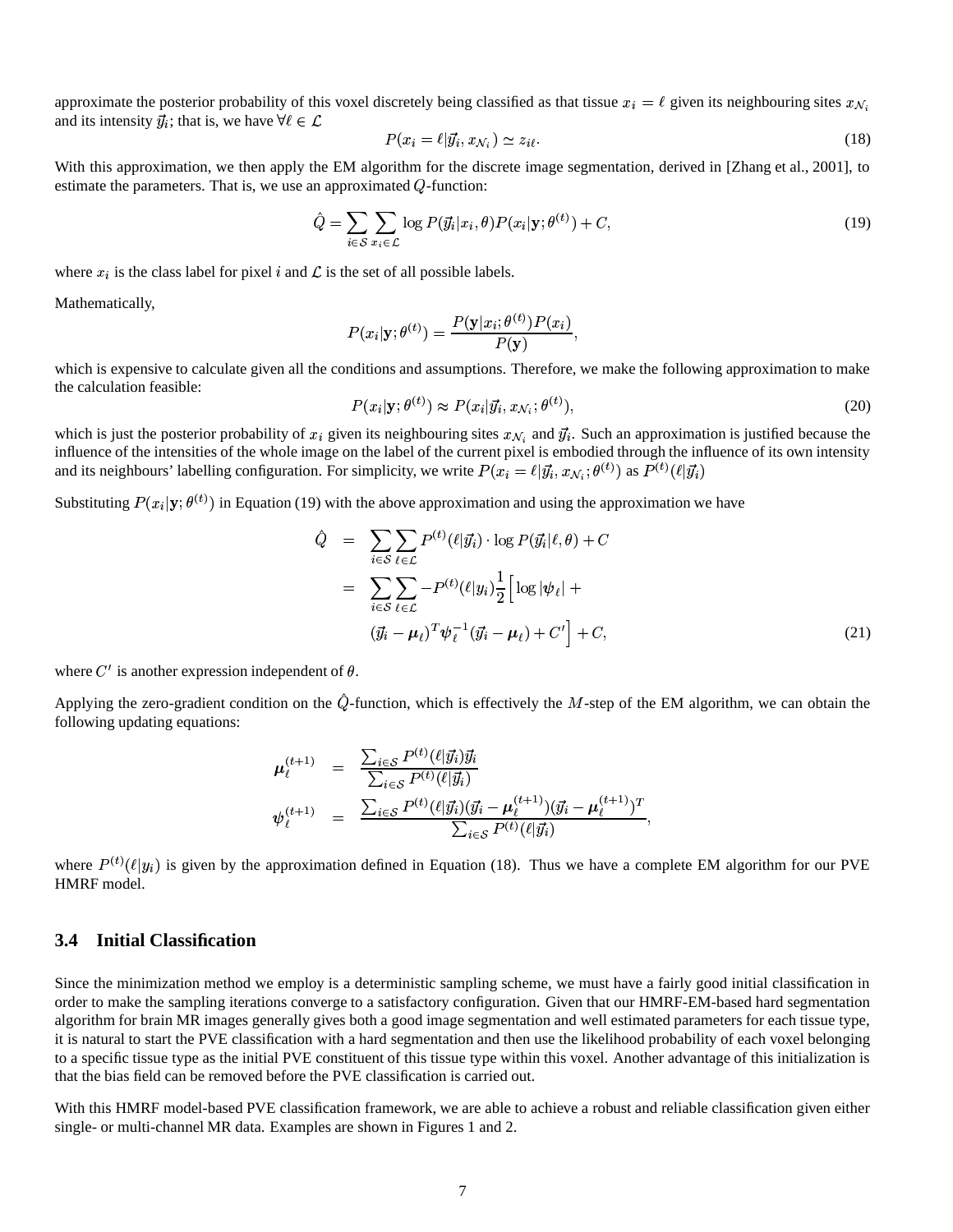

Figure 1: One-channel three-Class PVE classification. Top row: the original image, the hard segmentation, the bias-field removed image. Second row: the PVE classification of CSF, GM and WM.

# **4 Evaluation**

For any segmentation algorithm that has the potential to be used in real clinical applications, there are two relatively important aspects: **accuracy** and **repeatability**. To evaluate the accuracy of a segmentation means to examine whether it is close to the ground truth. Given this definition, we also implicitly mean that there are two components in an accuracy evaluation, which are the measurements — the way to examine — and the ground truth, against which the classification is to be examined. We are also concerned about repeatability, which examines whether the algorithm can consistently work on similar data or the same data under slightly different conditions. For example, given images taken from the same subject, repeatability means that classifications produced by the algorithm are close to identical.

To have a more complete evaluation, we also incorporate results obtained using the segmentation tool in the popular SPM99 software package. The underlying method behind SPM99 is a simple Gaussian mixture fitting algorithm which uses *a-priori* tissue probability maps [Ashburner and Friston, 1997].

## **4.1 Accuracy Study on Simulated Brain MR Images**

The first experiment was carried out using simulated brain MR images for which the ground truth partial volume maps are known. Four simulated brain images were obtained from the BrainWeb simulated brain database at the McConnell Brain Imaging Center of the Montreal Neurological Institute, McGill University [Cocosco et al., 1997]. All are T1-weighted images and are simulated with 1 mm cubic voxels and a size of  $146 \times 184 \times 181$ . The amount of noise added to the four images is 3%, 5%, 7% and 9%, and they all have the highest level of bias field provided by BrainWeb, 40%.

Figure 3 shows the underlying true hard segmentation and three partial volume maps, upon which all the simulated brains were built. Figure 4 shows one typical slice from 3 of the images used in this experiment, along with their histograms.

We ran both our HMRF-EM algorithm and the SPM99 segmentation tool on these simulated images to produce partial volume classifications. We then use the measure of mean-square errors (MSE), to test their accuracies against the ground truth:

$$
MSE = \sqrt{\frac{\sum_{i \in S} ||\mathbf{z}_i - \mathbf{t}_i||^2}{N}},\tag{22}
$$

where  $z_i$  is the estimated PVE vector of voxel i,  $t_i$  is the ground truth and N is the number of voxels. Note, only brain tissue voxels are used in this equation; background and other non-brain tissue voxels are removed in advance and are not counted.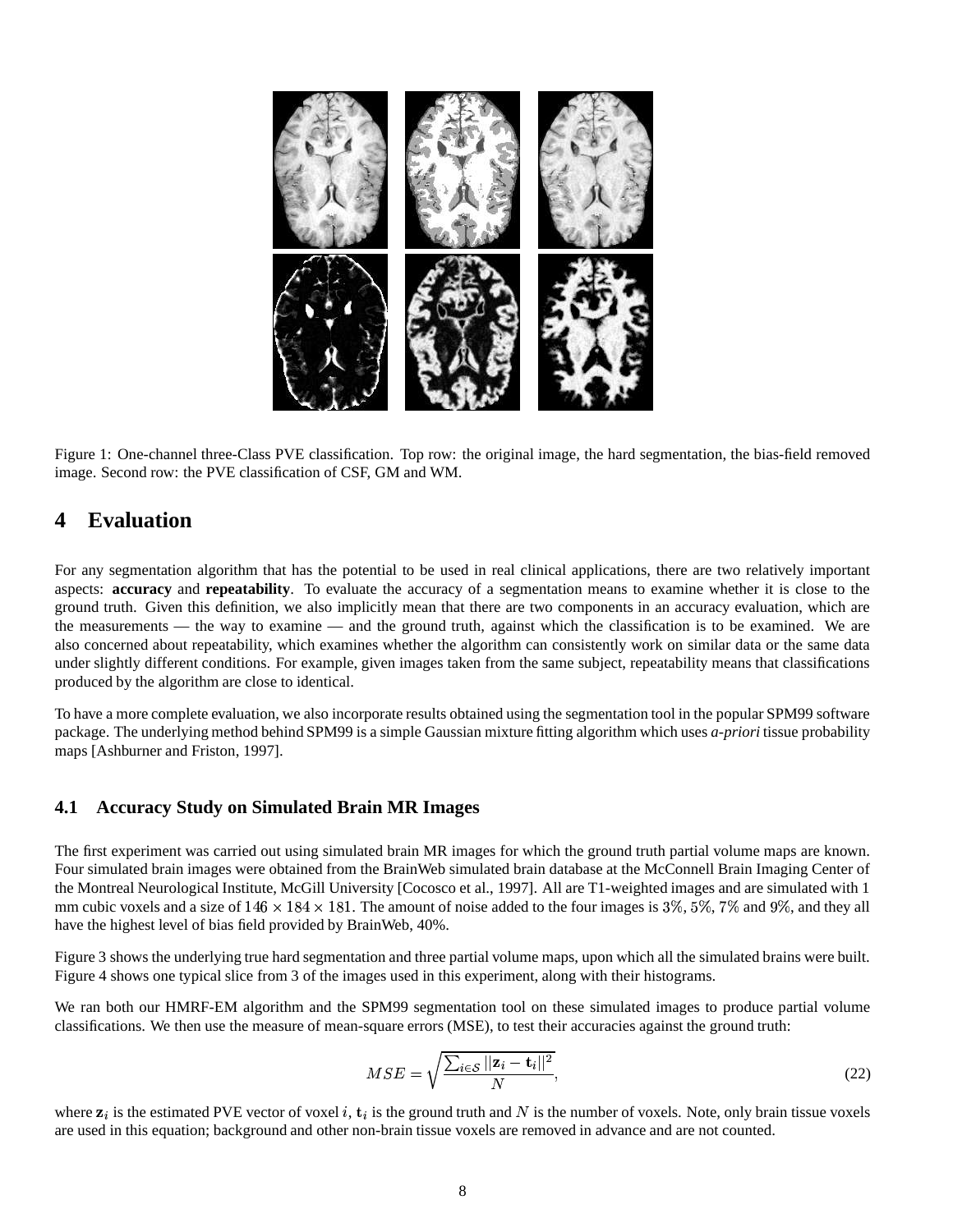

Figure 2: Three-channel three-Class PVE classification. Top row: the T1, T2 and PD channels of the original image. Second row: the PVE classification of CSF, GM and WM.

The results are shown in Figure 5. As can be seen, the advantage of the HMRF-EM method over SPM99 is significant.

We also measure the percentage of brain tissue volume over the whole brain (brain tissue + CSF) and compare the results from both algorithms against the ground truth, which is 80.98%. Figure 6 shows the their percentage errors against the ground truth. Note, with 7% noise, the estimate from the HMRF-EM method is 80.974%; hence one can barely see the error bar in the figure.

#### **4.2 Repeatability Study Based On Brain Volume Estimation**

In this experiment we test the repeatability of our algorithm. The basic idea is to process scans from the same subject but acquired at different times using the same imaging conditions, and then compare the estimated brain volumes. Because the imaging conditions may be slightly different and the subject will have slightly different positions in the scanner, we expect the segmentations to be different, unless registration is carried out. However, since the brain volume of a given person is a fairly fixed quantity, at least during a short period, the ground truth is that different scans should have the same brain volume. Given both the observations, we can conclude that a reliable segmentation algorithm should achieve very similar segmentations for images from the same subject; the less the difference is, the better the algorithm is.

The data we have acquired are from 15 subjects with two scans taken over one or two days for each subject. All images are T1 weighted MR scans of 2mm slice-thickness. Figure 7 shows the two scans from one of the subjects with their segmentations. Because all scans were tuned to have low contrast between GM and WM, we cannot expect a high quality partial volume classification of them but the classification between brain tissue (GM+WM) and non-brain tissue is important. Therefore, after a three-tissue classification of all the scans, we combine the classification of GM and WM to generate the classification for brain tissues and then calculate the volumes of both brain and non-brain tissues.

More specifically, given the partial volume vector  $\vec{z}_i = \{z_{i0}, z_{i1}\}$  (assuming 1 for brain tissue and 0 for non-brain tissue) for each voxel, the volumes of brain and non-brain tissue are given by:

$$
V_{brain} = \sum_{i \in S} z_{i1} * v \qquad V_{non-brain} = \sum_{i \in S} z_{i0} * v,
$$

with  $v$  being the volume of one voxel in  $mm$ . Thus, the difference of the brain volume (error) estimates of the two scans from each subject is given by:

$$
error = \frac{|V_{brain}^1 - V_{brain}^2|}{avg(V_{brain}^1, V_{brain}^2)}
$$

Given the this error measure, we ran both the HMRF-EM algorithm and SPM99 for all images from the 15 subjects; the result is shown in Figure 8. The average error of HMRF-EM is 0.598%, compared to 0.863% of SPM99.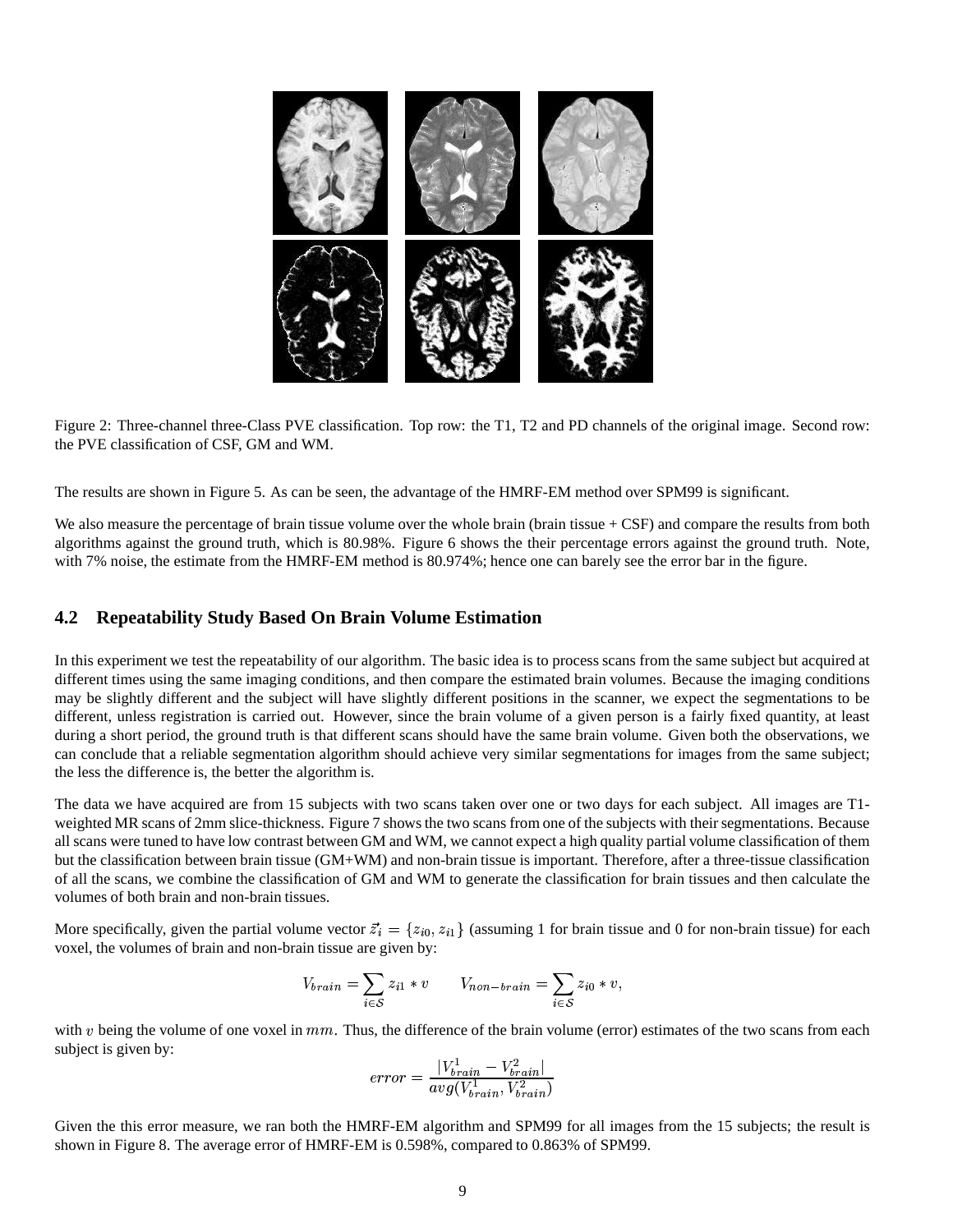

Figure 3: Ground truth of the image segmentation and PVE classifications. Top: the segmentation. Bottom: PVE classification of GM, WM and CSF.



Figure 4: Simulated T1-weighted single-spectral brain MR images. Top row: from left to right, image with noise level 5%, 7% and  . Bottom row: histograms of the top row.

# **5 Discussions and Conclusions**

We have presented in this paper a novel approach to the classification of human brain MR images. The method is an extension to our previously proposed HMRF-EM algorithm for discretely segmenting piecewise constant images. We have proposed a hidden Markov random field model in which the hidden random field is composed of continuous vectors with each element corresponding to the partial volume proportion of each spectral channel, and the observed random field corresponding to the actual image. These two random fields interact with each other through the HMRF distribution. An Expectation-Maximization algorithm is also derived to enable the fitting of the HMRF model to real data. Finally the PVE classification is achieved through the ICM method and a deterministic annealing approach. The advantage of this HMRF-EM algorithm is that it can work both with multi-spectral data where the unique solution exists and single-spectral data where only an 'optimal' solution can be found. Quantitative evaluation of our method with comparison to the popular SPM99 software tool has also been conducted, in which clear advantage of our method in terms of both accuracy and repeatability can be observed.

The method described in this paper has been implemented as FAST (FMRIB's Automated Segmentation Tool - a pair of standalone C++ programs, one for single channel and one for multi-channel data). FAST is freely available as part of FSL (FMRIB's Software Library - www.fmrib.ox.ac.uk/fsl).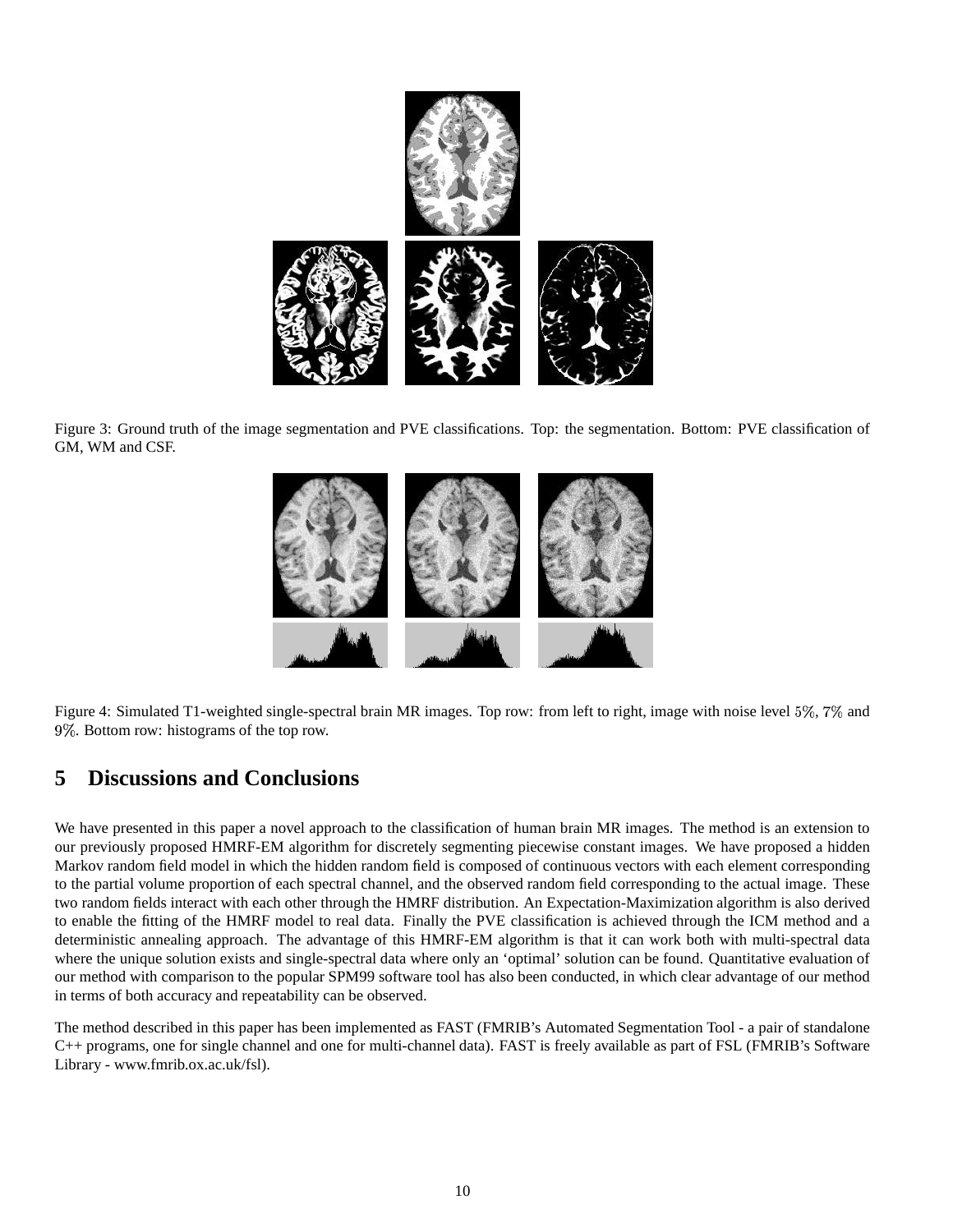

Figure 5: HMRF-EM vs. SPM99: Mean-square error of PVE classification on simulated T1 images.

## **Acknowledgments**

The authors would like to thank Paul Matthews, Mark Jenkinson, Christian Beckmann, Mark Woolrich, Peter Bannister and Tim Behrens for helpful discussions. They acknowledge support from the UK MRC and EPSRC.

## **References**

- [Ashburner and Friston, 1997] Ashburner, J. and Friston, K. J. (1997). Multimodal image coregistration and partitioning a unified framework. *NeuroImage*, 6:344–352.
- [Besag, 1986] Besag, J. (1986). On the statistical analysis of dirty pictures (with discussion). *J. of Royal Statist. Soc., series B*, 48(3):259–302.
- [Choi et al., 1991] Choi, H. S., Haynor, D. R., and Kim, Y. (1991). Partial volume tissue classification of multichannel magnetic resonance images–a mixel model. *IEEE Trans. Medical Imaging*, 10(3):395–406.
- [Cocosco et al., 1997] Cocosco, C. A., Kollokian, V., Kwan, R., and Evans, A. C. (1997). Brainweb: Onlie interface to a 3D MRI simulated brain database. *Neuroimage*, 5(4):425. Available at http://www.bic.mni.mcgill.ca/brainweb.
- [Dempster et al., 1977] Dempster, A. P., Laird, N. M., and Bubin, D. B. (1977). Maximum likelihood from incomplete data via EM algorithm. *J. of Royal Statist. Soc., series B*, 39(1):1–38.
- [Gage et al., 1992] Gage, H. D., Snyder, W. E., and Santago, P. (1992). Quantification of brain tissue through incorporation of partial volume effects. In *Proc. Medical Imaging VI. Image Capture and Display, SPIE*.
- [Jaggi et al., 1998] Jaggi, C., Ruan, S., and Bloyet, D. (1998). Mixture modeling applied to the partial volume effect in MRI data. *Proc. the 20th Annual Inter. Conf. IERR Eng. in Medical and Biology Society*, 20(2):693–695.
- [Pham and Prince, 1998] Pham, D. L. and Prince, J. L. (1998). Adaptive fuzzy segmentation of magnetic resonance images. *IEEE Trans. Medical Imaging*, pages 819–822.
- [Ruan et al., 2000] Ruan, S., C., J., J., X., J., F., and D., B. (2000). Brain tissue classification of magnetic resonance images using partial volume modeling. *IEEE Trans. Medical Imaging*, 19(12):1179–1187.
- [Santago and Gage, 1993] Santago, P. and Gage, H. D. (1993). Quantification of MR brain images by mixture density and partial volume modeling. *IEEE Trans. Medical Imaging*, 12(3):566–574.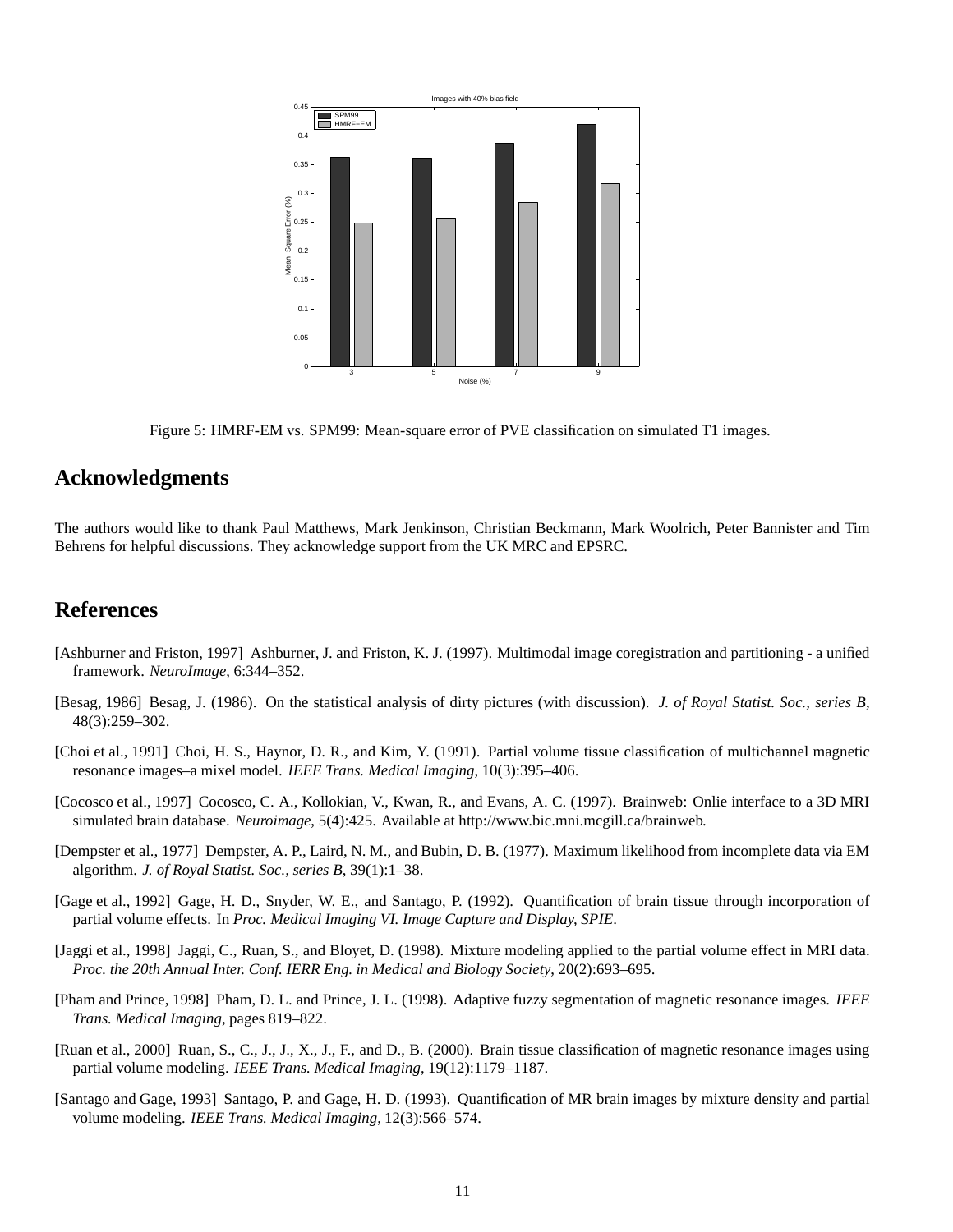

Figure 6: HMRF-EM vs. SPM99 on single-spectral brain volume estimation. images with 40% bias field but increasing amounts of noise.

- [Santago and Gage, 1995] Santago, P. and Gage, H. D. (1995). Statistical models of partial volume effect. *IEEE Trans. Medical Imaging*, 11(4):1531–1540.
- [Wu, 1983] Wu, C. F. J. (1983). On the convergence properties of the EM algorithm. *The Annals of Statistics*, 11:95–103.
- [Zhang et al., 2001] Zhang, Y., Brady, M., and Smith, S. (2001). Segmentation of brain MR images through a hidden Markov random field model and the expectation maximization algorithm. *IEEE Trans. Medical Imaging*, 20(1):45–57.